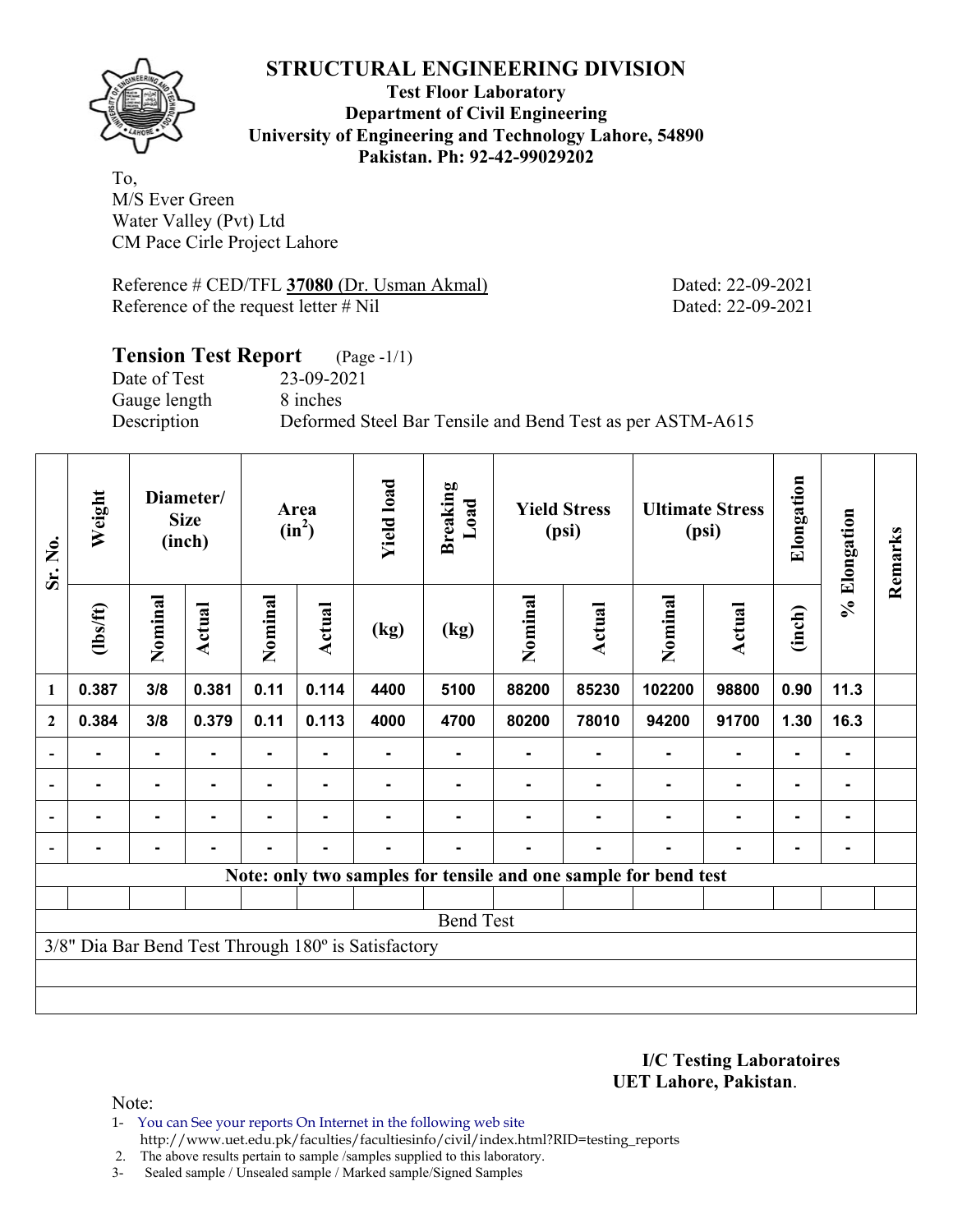

#### **Test Floor Laboratory Department of Civil Engineering University of Engineering and Technology Lahore, 54890 Pakistan. Ph: 92-42-99029202**

To, M/S Building Standards Ltd. Lahore (Proposed Construction of OHWT at Park View City Lahore)

Reference # CED/TFL **37082** (Dr. Usman Akmal) Dated: 22-09-2021 Reference of the request letter # GT/LTR/210922-096 Dated: 22-09-2021

# **Tension Test Report** (Page -1/1)

Date of Test 23-09-2021 Gauge length 8 inches

Description Deformed Steel Bar Tensile Test as per ASTM-A615

| Sr. No.                  | Weight         |                | Diameter/<br><b>Size</b><br>(mm) |         | Area<br>$(in^2)$ | <b>Yield load</b> | <b>Breaking</b><br>Load                |         | <b>Yield Stress</b><br>(psi) |                | <b>Ultimate Stress</b><br>(psi) | Elongation     | % Elongation   | Remarks |
|--------------------------|----------------|----------------|----------------------------------|---------|------------------|-------------------|----------------------------------------|---------|------------------------------|----------------|---------------------------------|----------------|----------------|---------|
|                          | $\frac{2}{10}$ | Nominal        | Actual                           | Nominal | Actual           | (kg)              | (kg)                                   | Nominal | <b>Actual</b>                | Nominal        | Actual                          | (inch)         |                |         |
| $\mathbf{1}$             | 0.381          | 10             | 9.59                             | 0.12    | 0.112            | 3400              | 4700                                   | 62464   | 66970                        | 86347          | 92600                           | 1.20           | 15.0           |         |
| $\blacksquare$           | $\blacksquare$ | ۰              | $\blacksquare$                   | Ξ.      |                  | ۰                 | ۰                                      | ۰       | ٠                            | ۰              | ۰                               | $\blacksquare$ |                |         |
| $\overline{\phantom{a}}$ | $\blacksquare$ | $\blacksquare$ |                                  | Ξ.      | ٠                |                   | $\blacksquare$                         |         | ٠                            | ٠              | ۰                               | $\blacksquare$ | ٠              |         |
| $\overline{\phantom{0}}$ | $\blacksquare$ | $\blacksquare$ | ۰                                | ۰       | $\blacksquare$   | $\blacksquare$    | $\blacksquare$                         |         | ٠                            | $\blacksquare$ | ۰                               | $\blacksquare$ | $\blacksquare$ |         |
|                          | $\blacksquare$ | $\blacksquare$ |                                  | ۰       | $\blacksquare$   | ۰.                | ۰                                      | -       | ۰                            | $\blacksquare$ | ۰                               | $\blacksquare$ | $\blacksquare$ |         |
| $\blacksquare$           |                | $\blacksquare$ |                                  | -       | ۰                |                   | -                                      | -       |                              | ۰              | ۰                               | $\blacksquare$ | $\blacksquare$ |         |
|                          |                |                |                                  |         |                  |                   | Note: only one sample for tensile test |         |                              |                |                                 |                |                |         |
|                          |                |                |                                  |         |                  |                   |                                        |         |                              |                |                                 |                |                |         |
|                          |                |                |                                  |         |                  |                   | <b>Bend Test</b>                       |         |                              |                |                                 |                |                |         |
|                          |                |                |                                  |         |                  |                   |                                        |         |                              |                |                                 |                |                |         |
|                          |                |                |                                  |         |                  |                   |                                        |         |                              |                |                                 |                |                |         |
|                          |                |                |                                  |         |                  |                   |                                        |         |                              |                |                                 |                |                |         |

**I/C Testing Laboratoires UET Lahore, Pakistan**.

Note:

1- You can See your reports On Internet in the following web site http://www.uet.edu.pk/faculties/facultiesinfo/civil/index.html?RID=testing\_reports

2. The above results pertain to sample /samples supplied to this laboratory.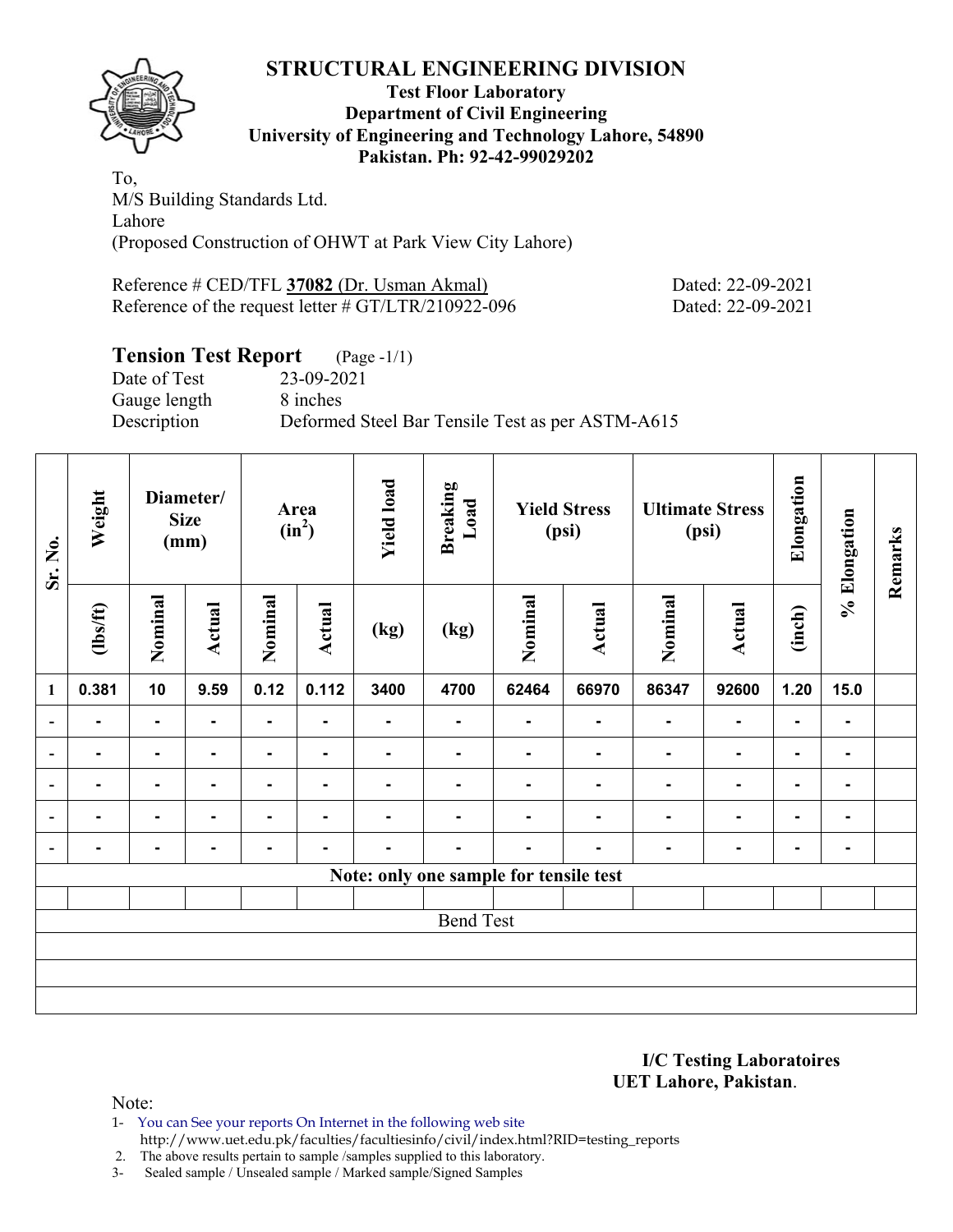**Test Floor Laboratory Department of Civil Engineering University of Engineering and Technology Lahore, 54890 Pakistan. Ph: 92-42-99029202** 

To, Quantity Surveyor Linker Over Head Water Tanks – Dream Gardens, Wazirabad

Reference # CED/TFL **37083** (Dr. Usman Akmal) Dated: 22-09-2021 Reference of the request letter # Nil Dated: 22-09-2021

#### **Tension Test Report** (Page -1/1) Date of Test 23-09-2021 Gauge length 8 inches Description Deformed Steel Bar Tensile and Bend Test as per ASTM-A615

| Sr. No.        | Weight                                        |                   | Diameter/<br><b>Size</b> |                | Area<br>$(in^2)$ | <b>Yield load</b> | <b>Breaking</b><br>Load                                        |         | <b>Yield Stress</b><br>(psi) |                          | <b>Ultimate Stress</b><br>(psi) | Elongation     | % Elongation   | Remarks       |
|----------------|-----------------------------------------------|-------------------|--------------------------|----------------|------------------|-------------------|----------------------------------------------------------------|---------|------------------------------|--------------------------|---------------------------------|----------------|----------------|---------------|
|                | $\frac{2}{10}$                                | Nominal<br>$(\#)$ | Actual<br>(inch)         | Nominal        | Actual           | (kg)              | (kg)                                                           | Nominal | Actual                       | Nominal                  | <b>Actual</b>                   | (inch)         |                |               |
| $\mathbf{1}$   | 0.372                                         | $\mathbf{3}$      | 0.373                    | 0.11           | 0.109            | 3500              | 5200                                                           | 70200   | 70530                        | 104200                   | 104800                          | 1.40           | 17.5           |               |
|                | $\blacksquare$                                | ۰                 |                          | $\blacksquare$ |                  | ۰                 | $\blacksquare$                                                 |         |                              | $\blacksquare$           | ۰                               | $\blacksquare$ | $\blacksquare$ | Moiz<br>Steel |
|                | ۰                                             | $\blacksquare$    | -                        | ۰              | $\blacksquare$   |                   |                                                                |         |                              | $\blacksquare$           | $\blacksquare$                  | $\blacksquare$ | ۰              |               |
|                |                                               | $\blacksquare$    |                          |                |                  |                   |                                                                |         |                              |                          | $\blacksquare$                  | $\blacksquare$ |                |               |
| $\blacksquare$ | $\blacksquare$                                | $\blacksquare$    | $\blacksquare$           |                | $\blacksquare$   |                   |                                                                |         |                              | $\overline{\phantom{a}}$ | $\blacksquare$                  | $\blacksquare$ | $\blacksquare$ |               |
|                |                                               | $\blacksquare$    |                          |                | ٠                |                   |                                                                |         |                              | ٠                        | ۰                               | $\blacksquare$ | $\blacksquare$ |               |
|                |                                               |                   |                          |                |                  |                   | Note: only one sample for tensile and one sample for bend test |         |                              |                          |                                 |                |                |               |
|                |                                               |                   |                          |                |                  |                   |                                                                |         |                              |                          |                                 |                |                |               |
|                |                                               |                   |                          |                |                  |                   | <b>Bend Test</b>                                               |         |                              |                          |                                 |                |                |               |
|                | #3 Bar Bend Test Through 180° is Satisfactory |                   |                          |                |                  |                   |                                                                |         |                              |                          |                                 |                |                |               |
|                |                                               |                   |                          |                |                  |                   |                                                                |         |                              |                          |                                 |                |                |               |
|                |                                               |                   |                          |                |                  |                   |                                                                |         |                              |                          |                                 |                |                |               |

**I/C Testing Laboratoires UET Lahore, Pakistan**.

Note:

1- You can See your reports On Internet in the following web site http://www.uet.edu.pk/faculties/facultiesinfo/civil/index.html?RID=testing\_reports

2. The above results pertain to sample /samples supplied to this laboratory.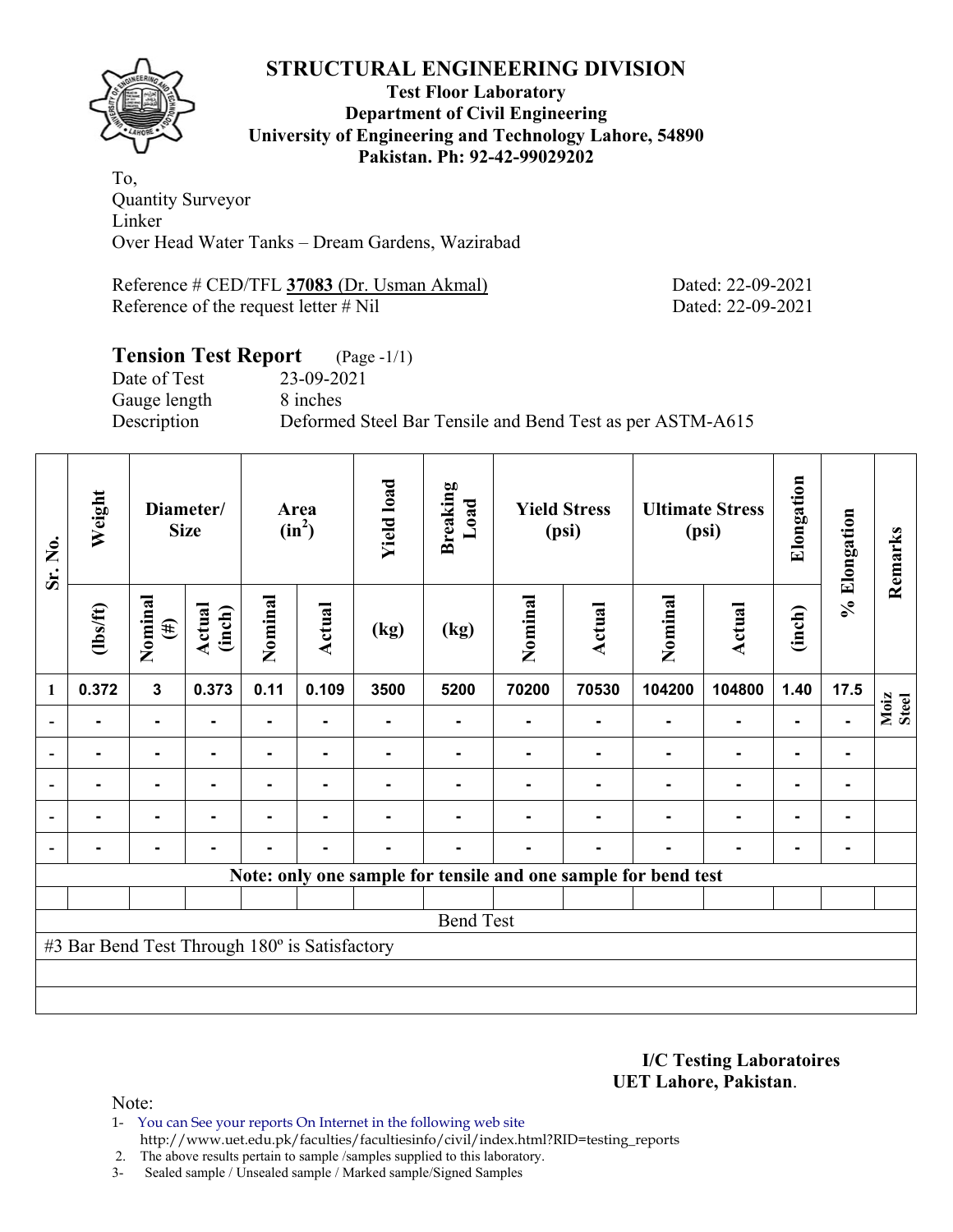

**Test Floor Laboratory Department of Civil Engineering University of Engineering and Technology Lahore, 54890 Pakistan. Ph: 92-42-99029202** 

To, GM Projects Ittefaq Building Solutions Pvt Ltd Mezan Dairy Form – Pattoki

Reference # CED/TFL **37084** (Dr. Usman Akmal) Dated: 22-09-2021 Reference of the request letter # Nil Dated: 22-09-2021

### **Tension Test Report** (Page -1/1) Date of Test 23-09-2021 Gauge length 8 inches Description Deformed Steel Bar Tensile and Bend Test as per ASTM-A615

| Sr. No.      | Weight                                        | <b>Size</b>             | Diameter/        |                | Area<br>$(in^2)$ | <b>Yield load</b> | <b>Breaking</b><br>Load                                        |         | <b>Yield Stress</b><br>(psi) |                | <b>Ultimate Stress</b><br>(psi) | Elongation     | % Elongation | Remarks |
|--------------|-----------------------------------------------|-------------------------|------------------|----------------|------------------|-------------------|----------------------------------------------------------------|---------|------------------------------|----------------|---------------------------------|----------------|--------------|---------|
|              | $\frac{2}{10}$                                | Nominal<br>$(\#)$       | Actual<br>(inch) | Nominal        | Actual           | (kg)              | (kg)                                                           | Nominal | <b>Actual</b>                | Nominal        | <b>Actual</b>                   | (inch)         |              |         |
| $\mathbf{1}$ | 0.384                                         | $\overline{\mathbf{3}}$ | 0.379            | 0.11           | 0.113            | 3400              | 4800                                                           | 68200   | 66420                        | 96200          | 93800                           | 1.40           | 17.5         |         |
|              |                                               | $\blacksquare$          |                  | $\blacksquare$ |                  |                   |                                                                |         |                              |                | $\blacksquare$                  | $\blacksquare$ |              |         |
|              |                                               | $\blacksquare$          | $\blacksquare$   | ۰              | ٠                |                   |                                                                |         |                              | $\blacksquare$ | $\blacksquare$                  | ۰              | ۰            |         |
|              |                                               | $\blacksquare$          |                  |                |                  |                   |                                                                |         |                              |                | $\blacksquare$                  | $\blacksquare$ | ۰            |         |
|              |                                               | ۰                       |                  |                |                  |                   |                                                                |         |                              |                | $\blacksquare$                  | ۰              |              |         |
|              |                                               | $\blacksquare$          |                  |                |                  |                   |                                                                |         | -                            | ٠              | $\blacksquare$                  | ۰              | ۰            |         |
|              |                                               |                         |                  |                |                  |                   | Note: only one sample for tensile and one sample for bend test |         |                              |                |                                 |                |              |         |
|              |                                               |                         |                  |                |                  |                   |                                                                |         |                              |                |                                 |                |              |         |
|              |                                               |                         |                  |                |                  |                   | <b>Bend Test</b>                                               |         |                              |                |                                 |                |              |         |
|              | #3 Bar Bend Test Through 180° is Satisfactory |                         |                  |                |                  |                   |                                                                |         |                              |                |                                 |                |              |         |
|              |                                               |                         |                  |                |                  |                   |                                                                |         |                              |                |                                 |                |              |         |
|              |                                               |                         |                  |                |                  |                   |                                                                |         |                              |                |                                 |                |              |         |

**I/C Testing Laboratoires UET Lahore, Pakistan**.

- 1- You can See your reports On Internet in the following web site http://www.uet.edu.pk/faculties/facultiesinfo/civil/index.html?RID=testing\_reports
- 2. The above results pertain to sample /samples supplied to this laboratory.
- 3- Sealed sample / Unsealed sample / Marked sample/Signed Samples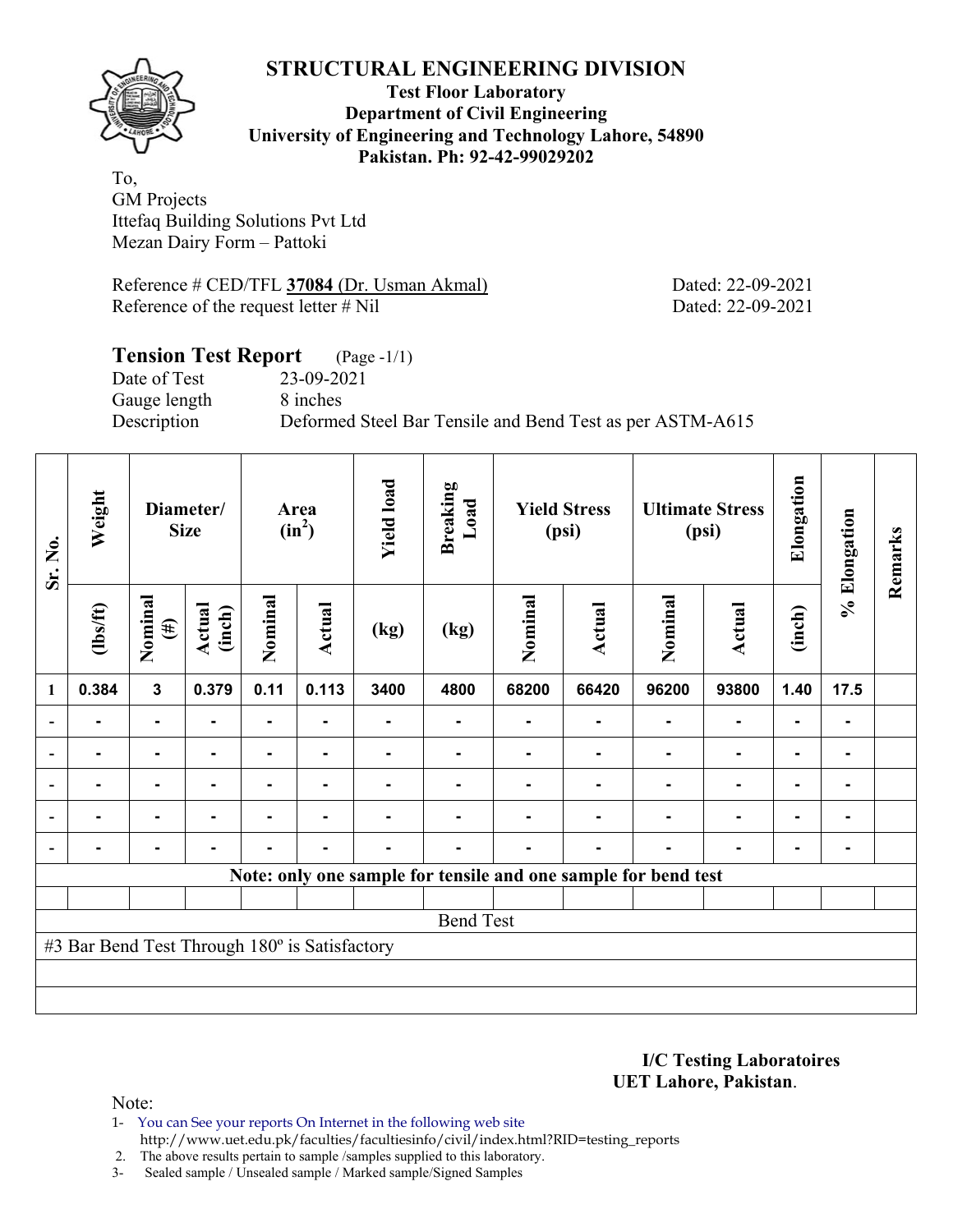

**Test Floor Laboratory Department of Civil Engineering University of Engineering and Technology Lahore, 54890 Pakistan. Ph: 92-42-99029202** 

To, M/S Beacon House Lahore (Boundary Wall of Sports Complex)

Reference # CED/TFL **37085** (Dr. Usman Akmal) Dated: 22-09-2021 Reference of the request letter # Nil Dated: 14-09-2021

### **Tension Test Report** (Page -1/1) Date of Test 23-09-2021 Gauge length 8 inches Description Deformed Steel Bar Tensile Test as per ASTM-A615

| Sr. No.                  | Weight         | Diameter/<br><b>Size</b> |                  |                | Area<br>$(in^2)$ | <b>Yield load</b> | <b>Breaking</b><br>Load                |                | <b>Yield Stress</b><br>(psi) |                | <b>Ultimate Stress</b><br>(psi) | Elongation     | % Elongation             | Remarks |
|--------------------------|----------------|--------------------------|------------------|----------------|------------------|-------------------|----------------------------------------|----------------|------------------------------|----------------|---------------------------------|----------------|--------------------------|---------|
|                          | (lbs/ft)       | Nominal<br>$(\#)$        | Actual<br>(inch) | Nominal        | Actual           | (kg)              | (kg)                                   | Nominal        | Actual                       | Nominal        | <b>Actual</b>                   | (inch)         |                          |         |
| 1                        | 0.378          | $\mathbf{3}$             | 0.376            | 0.11           | 0.111            | 3600              | 5600                                   | 72200          | 71390                        | 112300         | 111100                          | 1.30           | 16.3                     |         |
| $\overline{\phantom{a}}$ | $\blacksquare$ | ۰                        |                  | $\blacksquare$ |                  | ٠                 | $\blacksquare$                         | $\blacksquare$ |                              | $\blacksquare$ | ۰                               | $\blacksquare$ | $\blacksquare$           |         |
| $\overline{\phantom{a}}$ | $\blacksquare$ | -                        |                  |                |                  |                   |                                        |                |                              | $\blacksquare$ | $\blacksquare$                  | $\blacksquare$ |                          |         |
| $\overline{a}$           | $\blacksquare$ | ۰                        | -                | ۰              | $\blacksquare$   | $\blacksquare$    | $\blacksquare$                         | -              | ۰                            | $\blacksquare$ | ۰                               | $\blacksquare$ | ۰.                       |         |
| $\blacksquare$           | $\blacksquare$ | ۰                        | $\blacksquare$   | ۰              | $\blacksquare$   | $\blacksquare$    | ۰                                      |                | ٠                            | $\blacksquare$ | $\blacksquare$                  | $\blacksquare$ | $\blacksquare$           |         |
| $\overline{\phantom{a}}$ |                |                          |                  |                |                  |                   | ۰                                      |                |                              |                | ۰                               | $\blacksquare$ | $\overline{\phantom{a}}$ |         |
|                          |                |                          |                  |                |                  |                   | Note: only one sample for tensile test |                |                              |                |                                 |                |                          |         |
|                          |                |                          |                  |                |                  |                   |                                        |                |                              |                |                                 |                |                          |         |
|                          |                |                          |                  |                |                  |                   | <b>Bend Test</b>                       |                |                              |                |                                 |                |                          |         |
|                          |                |                          |                  |                |                  |                   |                                        |                |                              |                |                                 |                |                          |         |
|                          |                |                          |                  |                |                  |                   |                                        |                |                              |                |                                 |                |                          |         |
|                          |                |                          |                  |                |                  |                   |                                        |                |                              |                |                                 |                |                          |         |

**I/C Testing Laboratoires UET Lahore, Pakistan**.

Note:

1- You can See your reports On Internet in the following web site http://www.uet.edu.pk/faculties/facultiesinfo/civil/index.html?RID=testing\_reports

2. The above results pertain to sample /samples supplied to this laboratory.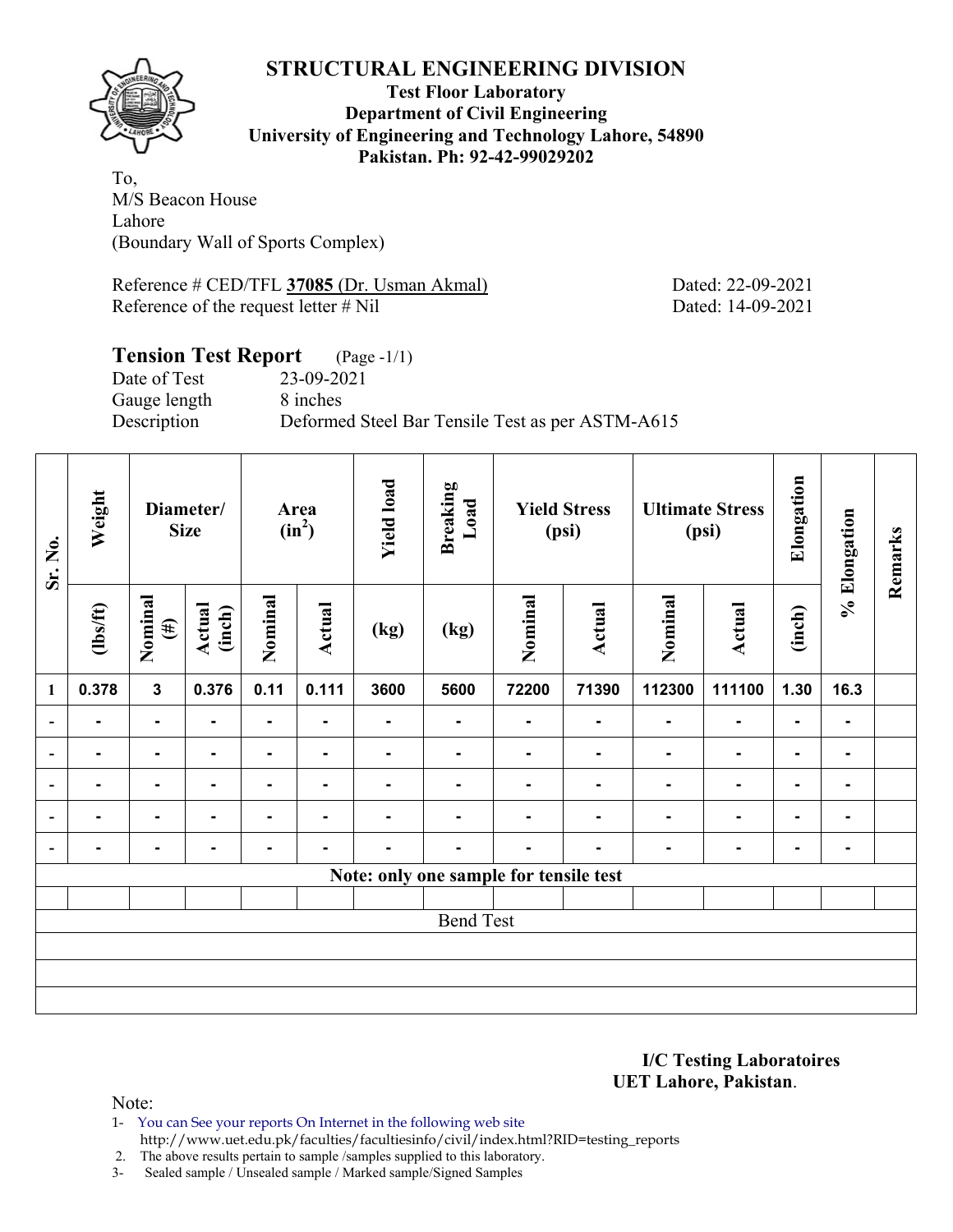

#### **Test Floor Laboratory Department of Civil Engineering University of Engineering and Technology Lahore, 54890 Pakistan. Ph: 92-42-99029202**

To, Construction Manager BSM Developers (Pvt) Ltd. Phase-8, DHA Lahore

Reference # CED/TFL **37087** (Dr. Usman Akmal) Dated: 22-09-2021 Reference of the request letter # CM/BSM/Ph-8/01 Dated: 22-09-2021

# **Tension Test Report** (Page -1/1)

Date of Test 23-09-2021 Gauge length 8 inches

Description Deformed Steel Bar Tensile and Bend Test as per ASTM-A615

| Sr. No. | Weight         |                          | Diameter/<br><b>Size</b><br>(inch) |                | Area<br>$(in^2)$         | <b>Yield load</b>                                   | <b>Breaking</b><br>Load |         | <b>Yield Stress</b><br>(psi) | <b>Ultimate Stress</b>                                         | (psi)                    | Elongation               | % Elongation                 | Remarks                         |
|---------|----------------|--------------------------|------------------------------------|----------------|--------------------------|-----------------------------------------------------|-------------------------|---------|------------------------------|----------------------------------------------------------------|--------------------------|--------------------------|------------------------------|---------------------------------|
|         | (1bs/ft)       | Nominal                  | Actual                             | Nominal        | Actual                   | (kg)                                                | (kg)                    | Nominal | Actual                       | Nominal                                                        | Actual                   | (inch)                   |                              |                                 |
| 1       | 0.388          | 3/8                      | 0.381                              | 0.11           | 0.114                    | 3900                                                | 5100                    | 78200   | 75280                        | 102200                                                         | 98500                    | 1.10                     | 13.8                         |                                 |
|         |                |                          |                                    |                |                          |                                                     |                         |         |                              |                                                                | $\overline{\phantom{0}}$ |                          |                              | $\frac{\text{AF}}{\text{Sted}}$ |
|         |                | $\overline{\phantom{0}}$ |                                    |                |                          |                                                     |                         |         |                              |                                                                | $\overline{\phantom{0}}$ | $\overline{\phantom{0}}$ | $\qquad \qquad \blacksquare$ |                                 |
|         |                | $\overline{\phantom{0}}$ |                                    |                | ۰                        |                                                     |                         |         |                              |                                                                | $\overline{\phantom{0}}$ | $\overline{\phantom{0}}$ | $\blacksquare$               |                                 |
|         | $\blacksquare$ | $\overline{\phantom{0}}$ |                                    | $\blacksquare$ | ۰                        |                                                     |                         |         |                              |                                                                | $\overline{\phantom{0}}$ | $\overline{\phantom{0}}$ |                              |                                 |
|         |                | $\overline{\phantom{0}}$ |                                    |                | $\overline{\phantom{0}}$ |                                                     |                         |         | $\overline{\phantom{0}}$     |                                                                | $\overline{\phantom{0}}$ | $\overline{\phantom{a}}$ |                              |                                 |
|         |                |                          |                                    |                |                          |                                                     |                         |         |                              | Note: only one sample for tensile and one sample for bend test |                          |                          |                              |                                 |
|         |                |                          |                                    |                |                          |                                                     |                         |         |                              |                                                                |                          |                          |                              |                                 |
|         |                |                          |                                    |                |                          |                                                     | <b>Bend Test</b>        |         |                              |                                                                |                          |                          |                              |                                 |
|         |                |                          |                                    |                |                          | 3/8" Dia Bar Bend Test Through 180° is Satisfactory |                         |         |                              |                                                                |                          |                          |                              |                                 |
|         |                |                          |                                    |                |                          |                                                     |                         |         |                              |                                                                |                          |                          |                              |                                 |
|         |                |                          |                                    |                |                          |                                                     |                         |         |                              |                                                                |                          |                          |                              |                                 |

**I/C Testing Laboratoires UET Lahore, Pakistan**.

- 1- You can See your reports On Internet in the following web site http://www.uet.edu.pk/faculties/facultiesinfo/civil/index.html?RID=testing\_reports
- 2. The above results pertain to sample /samples supplied to this laboratory.
- 3- Sealed sample / Unsealed sample / Marked sample/Signed Samples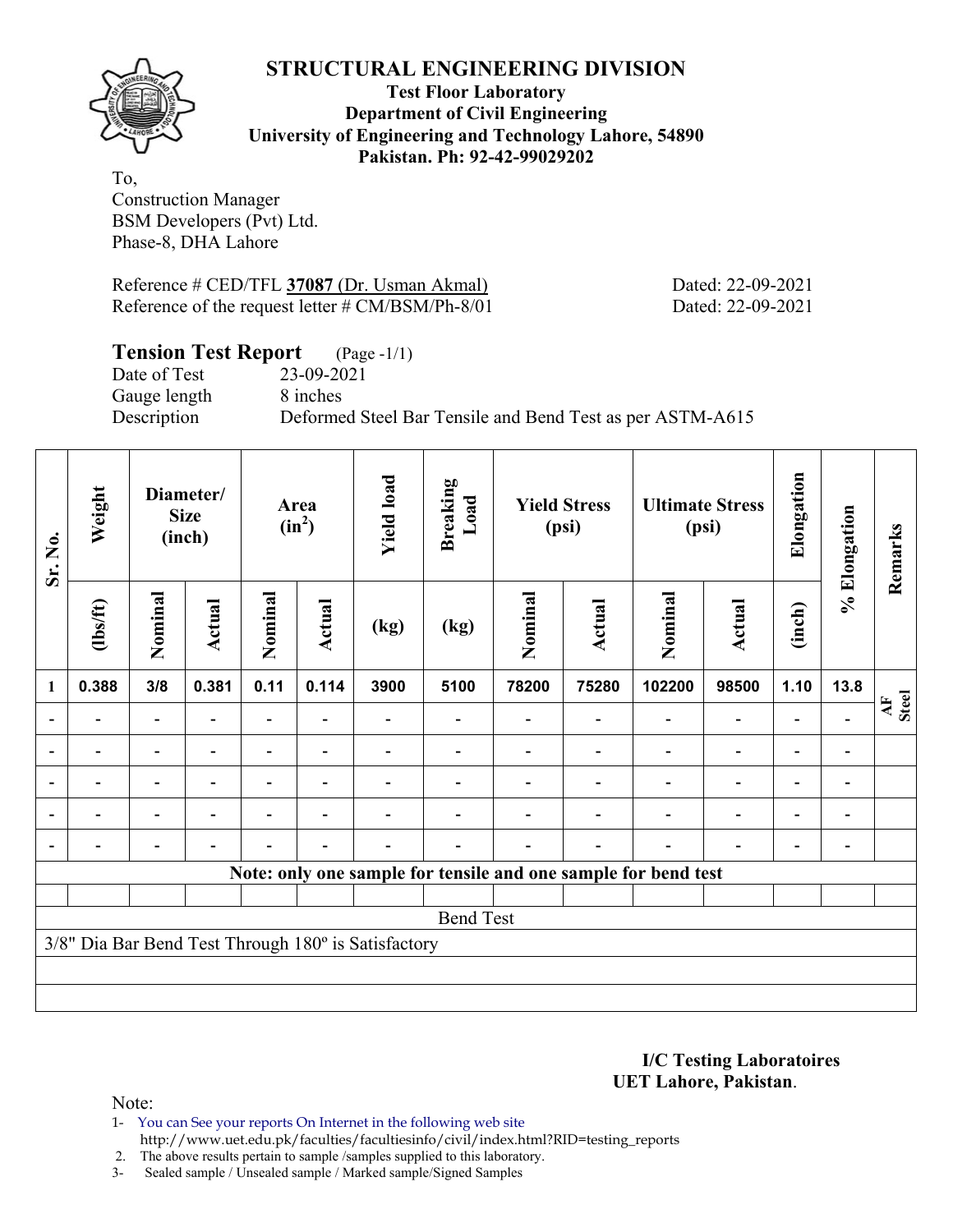

**Test Floor Laboratory Department of Civil Engineering University of Engineering and Technology Lahore, 54890 Pakistan. Ph: 92-42-99029202** 

To, M/S Style Textile (Pvt) Ltd Lahore (Style Raiwind)

Reference # CED/TFL **37088** (Dr. Usman Akmal) Dated: 22-09-2021 Reference of the request letter # 1960/09/2021-A Dated: 03-09-2021

#### **Tension Test Report** (Page -1/4)

Date of Test 23-09-2021 Gauge length 8 inches

Description Deformed Steel Bar Tensile and Bend Test as per ASTM-A615

| Sr. No.          | Weight   |                          | Diameter/<br><b>Size</b><br>(mm) |                          | Area<br>$(in^2)$         | <b>Yield load</b>                                   | <b>Breaking</b><br>Load |         | <b>Yield Stress</b><br>(psi)                                    |                | <b>Ultimate Stress</b><br>(psi) | Elongation               | % Elongation             | Remarks |
|------------------|----------|--------------------------|----------------------------------|--------------------------|--------------------------|-----------------------------------------------------|-------------------------|---------|-----------------------------------------------------------------|----------------|---------------------------------|--------------------------|--------------------------|---------|
|                  | (1bs/ft) | Nominal                  | Actual                           | Nominal                  | <b>Actual</b>            | (kg)                                                | (kg)                    | Nominal | Actual                                                          | Nominal        | Actual                          | (inch)                   |                          |         |
| $\mathbf{1}$     | 0.423    | 10                       | 10.11                            | 0.12                     | 0.124                    | 4400                                                | 5300                    | 80835   | 77960                                                           | 97370          | 93900                           | 1.10                     | 13.8                     |         |
| $\boldsymbol{2}$ | 0.436    | 10                       | 10.26                            | 0.12                     | 0.128                    | 4400                                                | 5200                    | 80835   | 75700                                                           | 95533          | 89500                           | 0.80                     | 10.0                     |         |
| $\overline{a}$   |          | Ξ.                       |                                  |                          |                          |                                                     |                         |         |                                                                 |                | $\blacksquare$                  | $\overline{\phantom{0}}$ |                          |         |
| $\blacksquare$   |          | $\overline{\phantom{a}}$ | $\overline{\phantom{a}}$         |                          | $\blacksquare$           |                                                     |                         |         |                                                                 | $\blacksquare$ | $\overline{\phantom{0}}$        | $\overline{\phantom{0}}$ | $\overline{\phantom{0}}$ |         |
|                  | Ξ.       | Ξ.                       |                                  | $\overline{\phantom{0}}$ | $\overline{\phantom{0}}$ |                                                     |                         |         |                                                                 | $\blacksquare$ | $\blacksquare$                  | $\overline{\phantom{0}}$ | $\blacksquare$           |         |
|                  |          | $\overline{\phantom{0}}$ | $\overline{\phantom{0}}$         |                          | $\blacksquare$           |                                                     |                         |         | $\overline{\phantom{0}}$                                        | $\blacksquare$ | $\overline{a}$                  | $\overline{\phantom{a}}$ |                          |         |
|                  |          |                          |                                  |                          |                          |                                                     |                         |         | Note: only two samples for tensile and one sample for bend test |                |                                 |                          |                          |         |
|                  |          |                          |                                  |                          |                          |                                                     |                         |         |                                                                 |                |                                 |                          |                          |         |
|                  |          |                          |                                  |                          |                          |                                                     | <b>Bend Test</b>        |         |                                                                 |                |                                 |                          |                          |         |
|                  |          |                          |                                  |                          |                          | 10mm Dia Bar Bend Test Through 180° is Satisfactory |                         |         |                                                                 |                |                                 |                          |                          |         |
|                  |          |                          |                                  |                          |                          |                                                     |                         |         |                                                                 |                |                                 |                          |                          |         |
|                  |          |                          |                                  |                          |                          |                                                     |                         |         |                                                                 |                |                                 |                          |                          |         |

**I/C Testing Laboratoires UET Lahore, Pakistan**.

- 1- You can See your reports On Internet in the following web site http://www.uet.edu.pk/faculties/facultiesinfo/civil/index.html?RID=testing\_reports
- 2. The above results pertain to sample /samples supplied to this laboratory.
- 3- Sealed sample / Unsealed sample / Marked sample/Signed Samples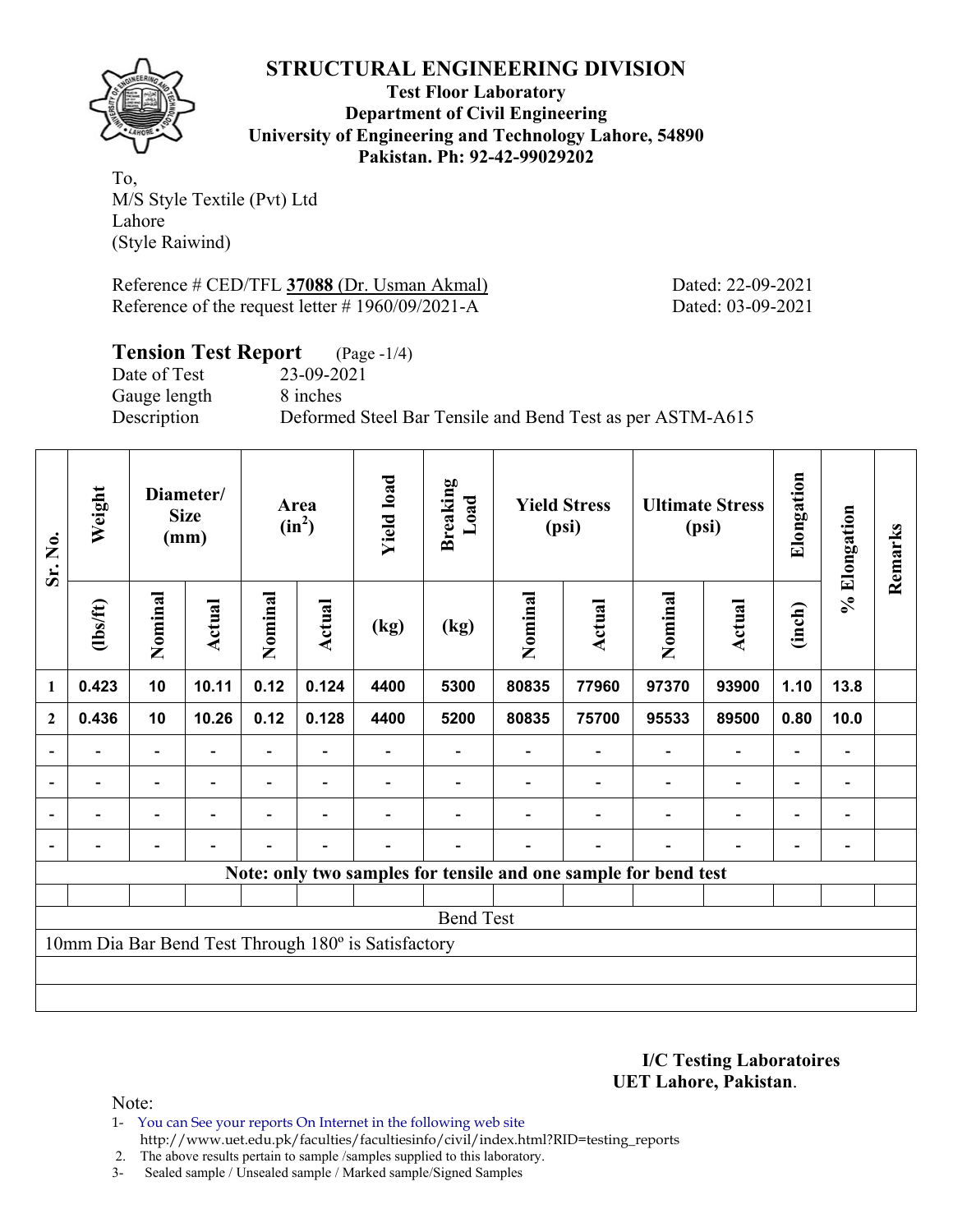

**Test Floor Laboratory Department of Civil Engineering University of Engineering and Technology Lahore, 54890 Pakistan. Ph: 92-42-99029202** 

To, M/S Style Textile (Pvt) Ltd Lahore (Style SAP PH3 Project)

Reference # CED/TFL **37088** (Dr. Usman Akmal) Dated: 22-09-2021 Reference of the request letter # Nil Dated: 20-09-2021

#### **Tension Test Report** (Page -2/4) Date of Test 23-09-2021 Gauge length 8 inches Description Deformed Steel Bar Tensile and Bend Test as per ASTM-A615

| Sr. No.                  | Weight         |                          | Diameter/<br><b>Size</b><br>(mm) |                | Area<br>$(in^2)$         | <b>Yield load</b>                                   | <b>Breaking</b><br>Load |         | <b>Yield Stress</b><br>(psi) |                                                                 | <b>Ultimate Stress</b><br>(psi) | Elongation                   | % Elongation                 | Remarks       |
|--------------------------|----------------|--------------------------|----------------------------------|----------------|--------------------------|-----------------------------------------------------|-------------------------|---------|------------------------------|-----------------------------------------------------------------|---------------------------------|------------------------------|------------------------------|---------------|
|                          | (1bs/ft)       | Nominal                  | Actual                           | Nominal        | <b>Actual</b>            | (kg)                                                | (kg)                    | Nominal | Actual                       | Nominal                                                         | <b>Actual</b>                   | (inch)                       |                              |               |
| 1                        | 0.431          | 10                       | 10.20                            | 0.12           | 0.127                    | 3400                                                | 4700                    | 62464   | 59200                        | 86347                                                           | 81900                           | 1.40                         | 17.5                         |               |
| $\mathbf{2}$             | 0.427          | 10                       | 10.16                            | 0.12           | 0.126                    | 3400                                                | 4600                    | 62464   | 59660                        | 84510                                                           | 80800                           | 1.50                         | 18.8                         | Afco<br>Steel |
|                          |                | $\overline{\phantom{0}}$ |                                  |                |                          |                                                     |                         |         |                              |                                                                 |                                 |                              |                              |               |
| $\overline{\phantom{0}}$ | -              | $\overline{\phantom{a}}$ | $\overline{\phantom{a}}$         |                | $\overline{\phantom{a}}$ |                                                     |                         |         |                              | $\blacksquare$                                                  | $\overline{a}$                  | $\qquad \qquad \blacksquare$ | $\qquad \qquad \blacksquare$ |               |
|                          | $\blacksquare$ | $\overline{\phantom{0}}$ |                                  | $\blacksquare$ | $\blacksquare$           |                                                     |                         |         |                              | ۰                                                               | $\overline{\phantom{0}}$        | $\overline{\phantom{0}}$     |                              |               |
|                          |                | Ξ.                       | $\blacksquare$                   |                | $\blacksquare$           |                                                     |                         |         | $\overline{\phantom{0}}$     |                                                                 | $\overline{a}$                  | $\overline{a}$               |                              |               |
|                          |                |                          |                                  |                |                          |                                                     |                         |         |                              | Note: only two samples for tensile and one sample for bend test |                                 |                              |                              |               |
|                          |                |                          |                                  |                |                          |                                                     |                         |         |                              |                                                                 |                                 |                              |                              |               |
|                          |                |                          |                                  |                |                          |                                                     | <b>Bend Test</b>        |         |                              |                                                                 |                                 |                              |                              |               |
|                          |                |                          |                                  |                |                          | 10mm Dia Bar Bend Test Through 180° is Satisfactory |                         |         |                              |                                                                 |                                 |                              |                              |               |
|                          |                |                          |                                  |                |                          |                                                     |                         |         |                              |                                                                 |                                 |                              |                              |               |
|                          |                |                          |                                  |                |                          |                                                     |                         |         |                              |                                                                 |                                 |                              |                              |               |

**I/C Testing Laboratoires UET Lahore, Pakistan**.

Note:

1- You can See your reports On Internet in the following web site http://www.uet.edu.pk/faculties/facultiesinfo/civil/index.html?RID=testing\_reports

2. The above results pertain to sample /samples supplied to this laboratory.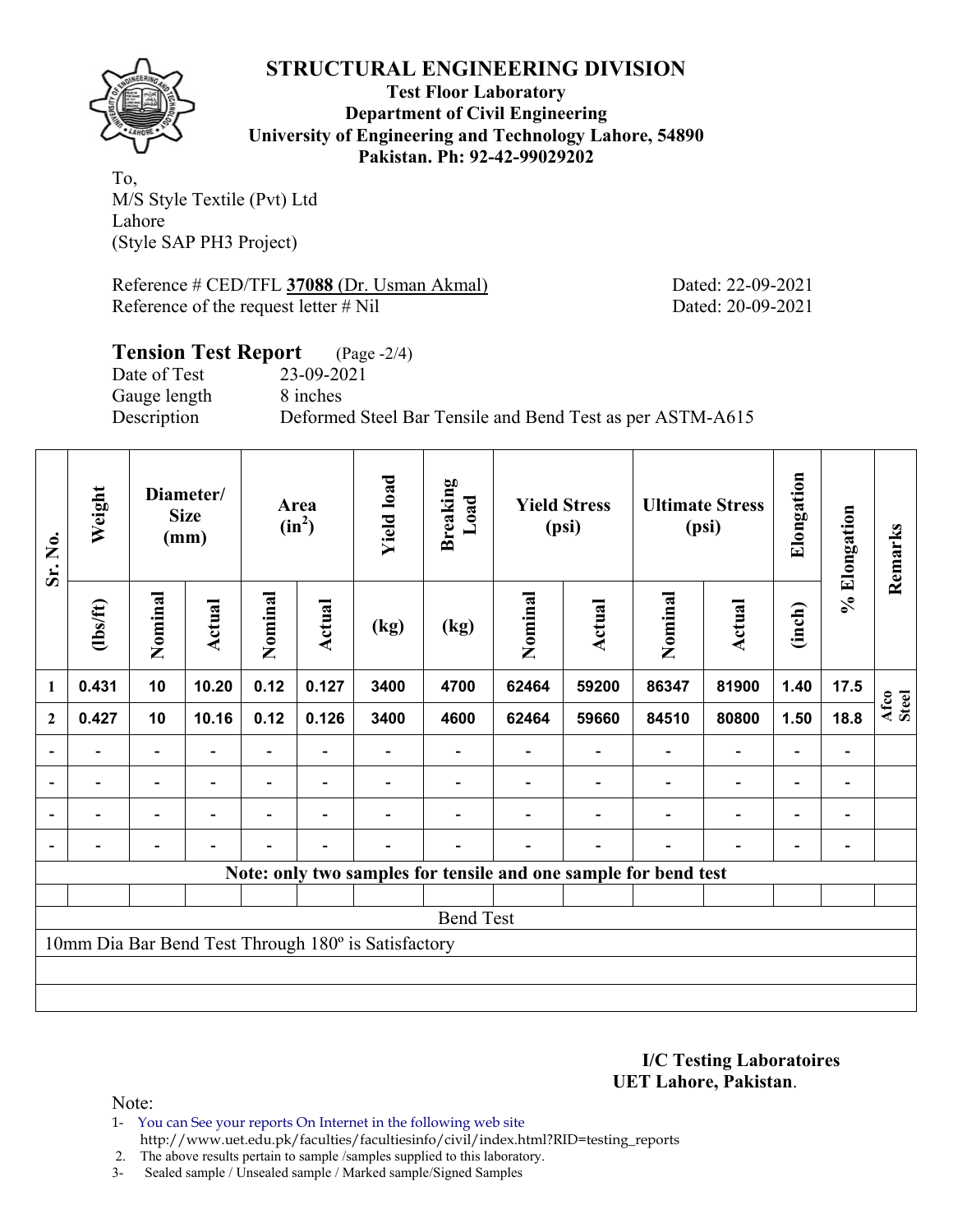

**Test Floor Laboratory Department of Civil Engineering University of Engineering and Technology Lahore, 54890 Pakistan. Ph: 92-42-99029202** 

To, M/S Style Textile (Pvt) Ltd Lahore (Style SAP PH3 Project)

Reference # CED/TFL **37088** (Dr. Usman Akmal) Dated: 22-09-2021 Reference of the request letter # Nil Dated: 20-09-2021

# **Tension Test Report** (Page -3/4) Date of Test 23-09-2021 Gauge length 8 inches Description Deformed Steel Bar Tensile and Bend Test as per ASTM-A615

| Sr. No.        | Weight         |                          | Diameter/<br><b>Size</b><br>(mm) |                | Area<br>$(in^2)$         | <b>Yield load</b>                                   | <b>Breaking</b><br>Load |         | <b>Yield Stress</b><br>(psi) |                                                                 | <b>Ultimate Stress</b><br>(psi) | Elongation               | % Elongation   | Remarks       |
|----------------|----------------|--------------------------|----------------------------------|----------------|--------------------------|-----------------------------------------------------|-------------------------|---------|------------------------------|-----------------------------------------------------------------|---------------------------------|--------------------------|----------------|---------------|
|                | (1bs/ft)       | Nominal                  | Actual                           | Nominal        | <b>Actual</b>            | (kg)                                                | (kg)                    | Nominal | Actual                       | Nominal                                                         | <b>Actual</b>                   | (inch)                   |                |               |
| 1              | 0.423          | 10                       | 10.11                            | 0.12           | 0.124                    | 4600                                                | 6000                    | 84510   | 81460                        | 110230                                                          | 106300                          | 1.20                     | 15.0           |               |
| $\mathbf{2}$   | 0.432          | 10                       | 10.22                            | 0.12           | 0.127                    | 4400                                                | 5800                    | 80835   | 76340                        | 106556                                                          | 100700                          | 1.10                     | 13.8           | Agha<br>Steel |
|                |                |                          |                                  |                |                          |                                                     |                         |         |                              |                                                                 |                                 |                          |                |               |
| $\blacksquare$ | $\blacksquare$ | $\overline{\phantom{a}}$ | $\blacksquare$                   |                | $\overline{\phantom{a}}$ |                                                     |                         |         |                              | $\blacksquare$                                                  | $\overline{a}$                  | $\overline{\phantom{0}}$ | $\blacksquare$ |               |
|                | -              | Ξ.                       |                                  | $\overline{a}$ | $\overline{\phantom{0}}$ |                                                     |                         |         |                              | $\blacksquare$                                                  | $\overline{\phantom{0}}$        | $\overline{\phantom{0}}$ |                |               |
|                |                | -                        |                                  |                | $\blacksquare$           |                                                     |                         |         |                              |                                                                 | $\overline{\phantom{0}}$        | $\overline{a}$           |                |               |
|                |                |                          |                                  |                |                          |                                                     |                         |         |                              | Note: only two samples for tensile and one sample for bend test |                                 |                          |                |               |
|                |                |                          |                                  |                |                          |                                                     |                         |         |                              |                                                                 |                                 |                          |                |               |
|                |                |                          |                                  |                |                          |                                                     | <b>Bend Test</b>        |         |                              |                                                                 |                                 |                          |                |               |
|                |                |                          |                                  |                |                          | 10mm Dia Bar Bend Test Through 180° is Satisfactory |                         |         |                              |                                                                 |                                 |                          |                |               |
|                |                |                          |                                  |                |                          |                                                     |                         |         |                              |                                                                 |                                 |                          |                |               |
|                |                |                          |                                  |                |                          |                                                     |                         |         |                              |                                                                 |                                 |                          |                |               |

**I/C Testing Laboratoires UET Lahore, Pakistan**.

Note:

1- You can See your reports On Internet in the following web site http://www.uet.edu.pk/faculties/facultiesinfo/civil/index.html?RID=testing\_reports

2. The above results pertain to sample /samples supplied to this laboratory.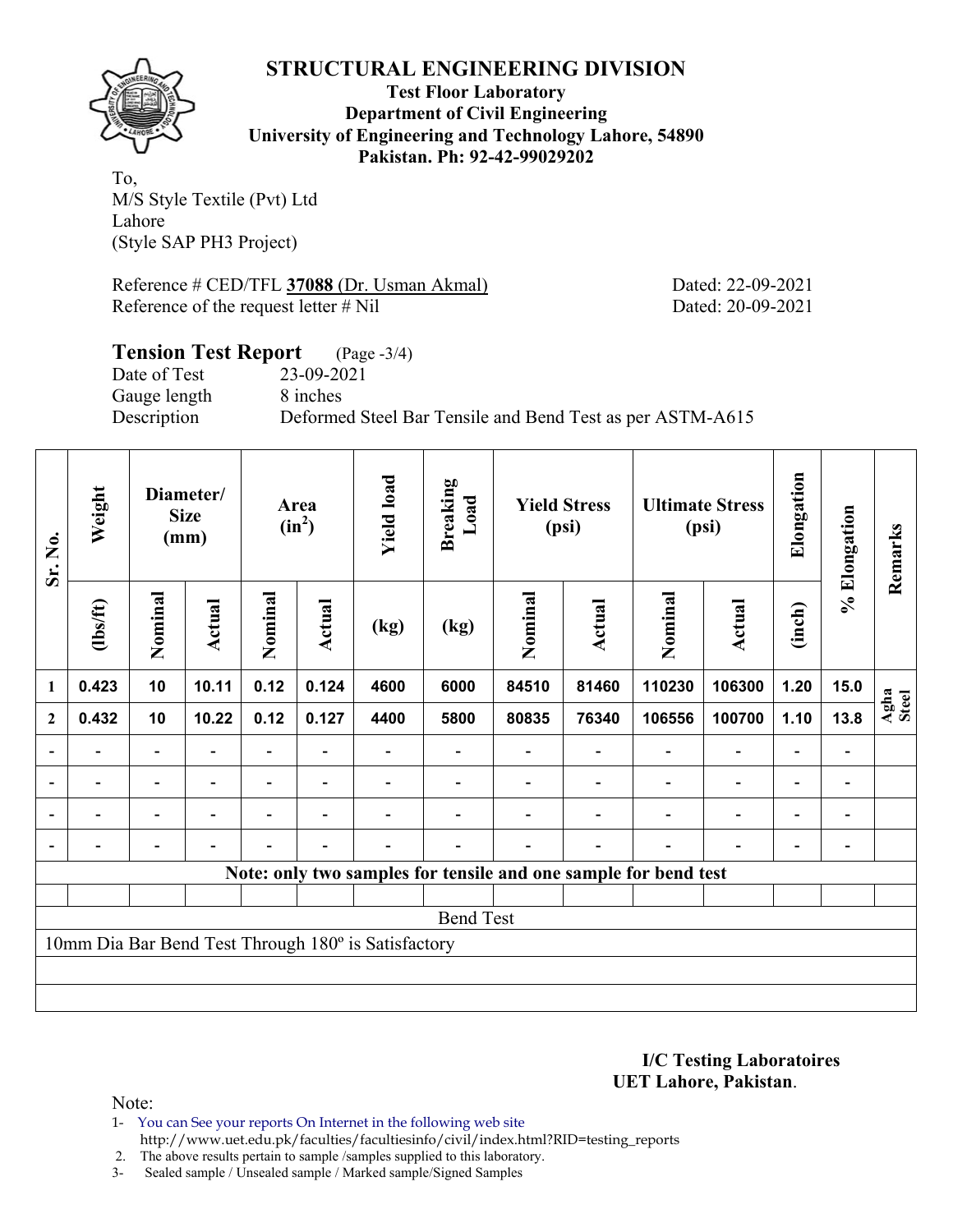

**Test Floor Laboratory Department of Civil Engineering University of Engineering and Technology Lahore, 54890 Pakistan. Ph: 92-42-99029202** 

o, M/S Style Textile (Pvt) Ltd Lahore (Style SAP PH3 Project)

Reference # CED/TFL **37088** (Dr. Usman Akmal) Dated: 22-09-2021 Reference of the request letter # Nil Dated: 20-09-2021

## **Tension Test Report** (Page -4/4) Date of Test 23-09-2021 Gauge length 8 inches Description Deformed Steel Bar Tensile and Bend Test as per ASTM-A615

| Sr. No.        | Weight                   |                          | Diameter/<br><b>Size</b><br>(mm) |                          | Area<br>$(in^2)$         | <b>Yield load</b>                                   | <b>Breaking</b><br>Load |         | <b>Yield Stress</b><br>(psi)                                    |                          | <b>Ultimate Stress</b><br>(psi) | Elongation               | % Elongation                 | Remarks                       |
|----------------|--------------------------|--------------------------|----------------------------------|--------------------------|--------------------------|-----------------------------------------------------|-------------------------|---------|-----------------------------------------------------------------|--------------------------|---------------------------------|--------------------------|------------------------------|-------------------------------|
|                | (1bs/ft)                 | Nominal                  | Actual                           | Nominal                  | <b>Actual</b>            | (kg)                                                | (kg)                    | Nominal | Actual                                                          | Nominal                  | <b>Actual</b>                   | (inch)                   |                              |                               |
| 1              | 0.429                    | 10                       | 10.18                            | 0.12                     | 0.126                    | 4300                                                | 5200                    | 78998   | 75180                                                           | 95533                    | 91000                           | 0.90                     | 11.3                         |                               |
| $\mathbf{2}$   | 0.447                    | 10                       | 10.39                            | 0.12                     | 0.132                    | 4100                                                | 5100                    | 75324   | 68720                                                           | 93696                    | 85500                           | 1.50                     | 18.8                         | <b>Amreli</b><br><b>Steel</b> |
| $\overline{a}$ |                          | Ξ.                       |                                  |                          |                          |                                                     |                         |         |                                                                 |                          | $\overline{\phantom{a}}$        | $\overline{\phantom{0}}$ |                              |                               |
|                | $\overline{\phantom{0}}$ | $\blacksquare$           | $\blacksquare$                   |                          | $\overline{\phantom{0}}$ |                                                     |                         |         |                                                                 | $\overline{\phantom{0}}$ | $\overline{a}$                  | $\overline{\phantom{a}}$ | $\qquad \qquad \blacksquare$ |                               |
| $\blacksquare$ | -                        | Ξ.                       | $\blacksquare$                   | $\overline{\phantom{0}}$ | $\overline{\phantom{0}}$ |                                                     |                         |         |                                                                 | $\blacksquare$           | $\overline{\phantom{0}}$        | $\overline{\phantom{0}}$ | $\qquad \qquad \blacksquare$ |                               |
|                |                          | $\overline{\phantom{0}}$ |                                  |                          |                          |                                                     |                         |         |                                                                 |                          | $\overline{\phantom{0}}$        | $\overline{\phantom{0}}$ |                              |                               |
|                |                          |                          |                                  |                          |                          |                                                     |                         |         | Note: only two samples for tensile and one sample for bend test |                          |                                 |                          |                              |                               |
|                |                          |                          |                                  |                          |                          |                                                     |                         |         |                                                                 |                          |                                 |                          |                              |                               |
|                |                          |                          |                                  |                          |                          |                                                     | <b>Bend Test</b>        |         |                                                                 |                          |                                 |                          |                              |                               |
|                |                          |                          |                                  |                          |                          | 10mm Dia Bar Bend Test Through 180° is Satisfactory |                         |         |                                                                 |                          |                                 |                          |                              |                               |
|                |                          |                          |                                  |                          |                          |                                                     |                         |         |                                                                 |                          |                                 |                          |                              |                               |
|                |                          |                          |                                  |                          |                          |                                                     |                         |         |                                                                 |                          |                                 |                          |                              |                               |

**I/C Testing Laboratoires UET Lahore, Pakistan**.

- 1- You can See your reports On Internet in the following web site http://www.uet.edu.pk/faculties/facultiesinfo/civil/index.html?RID=testing\_reports
- 2. The above results pertain to sample /samples supplied to this laboratory.
- 3- Sealed sample / Unsealed sample / Marked sample/Signed Samples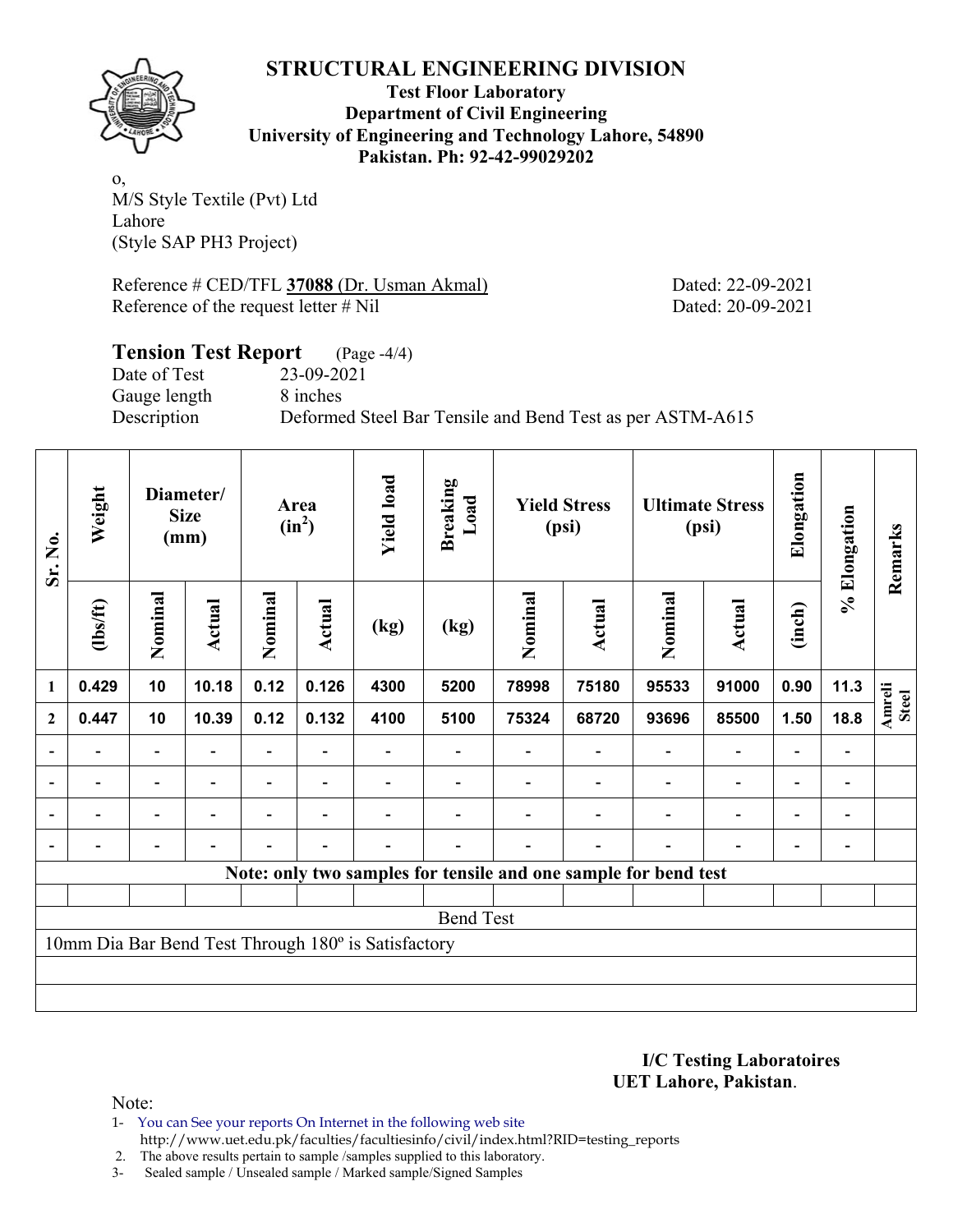

#### **Test Floor Laboratory Department of Civil Engineering University of Engineering and Technology Lahore, 54890 Pakistan. Ph: 92-42-99029202**

To, Engineer's Representative MCH-Attock, IDAP Establishment of 200 Bedded Mother & Child Hospital and Nursing College, Attock

| Reference # CED/TFL 37089 (Dr. Qasim Khan)                       | Dated: 22-09-2021 |
|------------------------------------------------------------------|-------------------|
| Reference of the request letter # ER(MCH-Attock)/IDAP/SO/2021/07 | Dated: 13-09-2021 |

#### **Tension Test Report** (Page -1/1)

Date of Test 23-09-2021 Gauge length 8 inches Description Deformed Steel Bar Tensile Test as per ASTM-A615

| Sr. No.                  | Weight         |                   | Diameter/<br><b>Size</b> |         | Area<br>$(in^2)$ | <b>Yield load</b> | <b>Breaking</b><br>Load                 |         | <b>Yield Stress</b><br>(psi) |         | <b>Ultimate Stress</b><br>(psi) | Elongation     | % Elongation   | Remarks     |
|--------------------------|----------------|-------------------|--------------------------|---------|------------------|-------------------|-----------------------------------------|---------|------------------------------|---------|---------------------------------|----------------|----------------|-------------|
|                          | $\frac{2}{10}$ | Nominal<br>$(\#)$ | Actual<br>(inch)         | Nominal | <b>Actual</b>    | (kg)              | (kg)                                    | Nominal | <b>Actual</b>                | Nominal | <b>Actual</b>                   | (inch)         |                |             |
| 1                        | 0.387          | $\mathbf{3}$      | 0.380                    | 0.11    | 0.114            | 3400              | 4800                                    | 68200   | 65920                        | 96200   | 93100                           | 1.50           | 18.8           |             |
| $\boldsymbol{2}$         | 4.233          | 10                | 1.259                    | 1.27    | 1.244            | 40400             | 53800                                   | 70200   | 71560                        | 93400   | 95300                           | 1.40           | 17.5           | AF<br>Steel |
| $\overline{\phantom{a}}$ | $\blacksquare$ | $\blacksquare$    | $\blacksquare$           | Ξ.      | ٠                | ۰                 | Ξ.                                      |         | $\blacksquare$               | ٠       | $\blacksquare$                  | $\blacksquare$ | ۰              |             |
| $\overline{\phantom{a}}$ | ۰              | $\blacksquare$    | $\blacksquare$           | ۰       | $\blacksquare$   | ۰                 | $\blacksquare$                          |         | $\blacksquare$               | ۰       | $\blacksquare$                  | $\blacksquare$ | $\blacksquare$ |             |
| $\overline{a}$           |                | ۰                 |                          |         |                  |                   |                                         |         |                              | ۰       | $\blacksquare$                  | ۰              | ۰              |             |
| $\overline{\phantom{a}}$ | ۰              | ۰                 |                          |         |                  |                   |                                         |         |                              |         | $\blacksquare$                  | $\blacksquare$ | ۰              |             |
|                          |                |                   |                          |         |                  |                   | Note: only two samples for tensile test |         |                              |         |                                 |                |                |             |
|                          |                |                   |                          |         |                  |                   |                                         |         |                              |         |                                 |                |                |             |
|                          |                |                   |                          |         |                  |                   | <b>Bend Test</b>                        |         |                              |         |                                 |                |                |             |
|                          |                |                   |                          |         |                  |                   |                                         |         |                              |         |                                 |                |                |             |
|                          |                |                   |                          |         |                  |                   |                                         |         |                              |         |                                 |                |                |             |
|                          |                |                   |                          |         |                  |                   |                                         |         |                              |         |                                 |                |                |             |

**I/C Testing Laboratoires UET Lahore, Pakistan**.

Note:

1- You can See your reports On Internet in the following web site http://www.uet.edu.pk/faculties/facultiesinfo/civil/index.html?RID=testing\_reports

2. The above results pertain to sample /samples supplied to this laboratory.